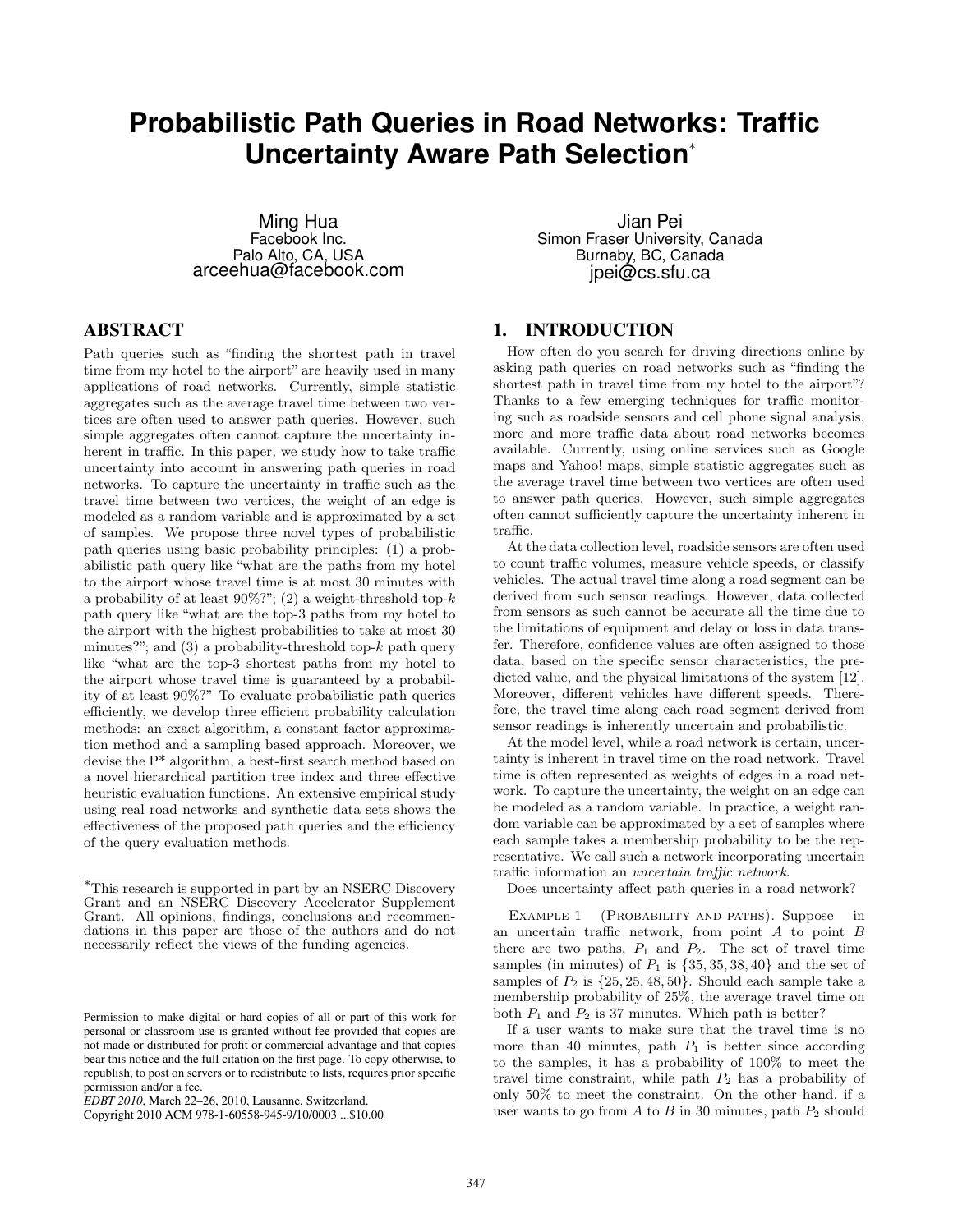be recommended since the path has a probability of 50% to make it while  $P_1$  has no chance to make it.

Example 1 clearly shows that answers to path queries in an uncertain traffic network depend on the distributions of weight variables and users' constraints. We need to extend the traditional path queries in classical road networks to fully utilize the rich traffic information available in an uncertain traffic network.

EXAMPLE 2 (PROBABILISTIC PATH QUERIES). Suppose multiple paths exist from point  $A$  to point  $B$  in an uncertain traffic network. Taking the uncertainty of travel time into consideration, path queries may be extended to probabilistic path queries such as "what are the paths from my hotel to the airport whose travel time is at most 30 minutes with a probability of at least 90%?"

In a large road network, there can be many paths between two points. A user is often not interested in all answers to a path query. Instead, the top- $k$  paths in a ranked list are highly desirable. Since we have two constraints in a probabilistic path query, the travel time and the probability, there are two types of top- $k$  probabilistic path queries.

First, a user can constrain the travel time and rank paths in probability descending order in a weight-threshold top $k$  path query, such as "what are the top-3 paths from my hotel to the airport with the highest probabilities to take at most 30 minutes?"

Second, a user can constrain the probability and rank paths in travel time ascending order in a probability threshold top- $k$  path query, such as "what are the top- $3$ shortest paths from my hotel to the airport whose travel time is guaranteed by a probability of at least 90%?"

Although answering traditional path queries in road networks has been studied extensively, answering probabilistic path queries on uncertain traffic network is challenging.

Challenge 1: How can path queries be asked in an intuitive and useful way in uncertain traffic networks? As illustrated in Example 1, path queries in an uncertain traffic network are more complicated when traffic uncertainty is considered. Therefore, we need to extend path queries properly in uncertain traffic networks.

Our contribution. We model an uncertain traffic network as a simple graph with probabilistic weights on edges. Correlations among probabilistic weights are considered. Moreover, we propose three types of probabilistic path queries as elaborated in Example 2. The queries are based on simple probability principles and the answers can be understood easily.

Challenge 2: How to answer probabilistic path queries efficiently in uncertain traffic networks? A straightforward method is to compute the probability distribution of the travel time on every path from the source point to the destination point. However, in a large road network, the number of paths can be huge. Moreover, computing the distribution of travel time itself on a long path consisting of many edges is costly.

There has been much existing work on path queries in probabilistic graphs, such as stochastic shortest paths [9, 20], routing with probabilistic graphs [11], and stochastic ontime arrival problem (SOTA) [6]. However, the above methods cannot be extended straightforwardly to answer probabilistic path queries on real road networks due to the following two reasons. First, they often adopt a simple probabilistic graph model, where all probabilistic weights of edges are independent from each other, or only some particular types of correlations are considered. Second, path query evaluation in real road networks is computationally challenging. Pre-computation is often used to reduce the evaluation cost. Without considering pre-computation, the above methods may not scale well in real road networks.

Path queries on certain (deterministic) traffic networks have been studied extensively [26, 27, 13, 25]. However, uncertainty is not considered in those studies. Therefore, those query answering methods and indices cannot be easily extended to the probabilistic path queries discussed in this paper.

Our contribution. We address the problem of probabilistic path query answering in large scale probabilistic road networks. First, we propose three algorithms to compute the distribution of travel time given a set of correlated probabilistic edge weights. The exact algorithm explores the conditional independency among edge weights. A constant factor approximation algorithm and a sampling based method approximate the probability distribution of path weights efficiently.

Second, we develop the  $\mathbf{P}^*$  algorithm, a best-first search method for efficient path search in probabilistic graphs. Three heuristic evaluation functions are proposed to help select the best path during the search. Moreover, to support efficient P\* search in large scale uncertain traffic networks, a hierarchical partition tree is devised to index the graph structure and probability distribution information in probabilistic road networks.

The rest of the paper is organized as follows. In Section 2, we define probabilistic path queries formally. We review the related work in Section 3. We discuss an exact probability calculation algorithm and two approximation methods in Section 4. We devise  $P^*$ , a best-first search algorithm in Section 5. To handle large scale uncertain traffic networks, a hierarchical index is developed in Section 6. A systematic empirical evaluation is reported in Section 7. The paper is concluded in Section 8.

Limited by space, we omit all mathematical proofs in the paper. The proofs are available at http://www.cs.sfu.ca/ ~jpei/publications/edbt10proof.pdf.

# 2. PROBABILISTIC PATH QUERIES

In this section, we model uncertain traffic networks as probabilistic graphs and define probabilistic path queries. To keep our discussion simple, we consider undirected simple graphs only in this paper. However, our discussion can be extended to directed graphs straightforwardly.

# 2.1 Probabilistic Graphs and Paths

A probabilistic graph  $G(V, E, W)$  is a simple graph with probabilistic weights on edges, which consists of a set of vertices V, a set of edges  $E \subseteq V \times V$ , and a set of weights W defined on edges in E. For each edge  $e \in E$ ,  $w_e \in W$  is a real-valued random variable in  $(0, +\infty)$ , denoting the travel time along edge e.

Theoretically, the distribution of  $w_e$  can be captured by a probability density function (PDF for short)  $w_e(x)$ . In practice,  $w_e(x)$  is often unavailable. Instead, a set of samples  $\hat{w}_e = \{x_1, \ldots, x_m\}$  is used to approximate the distribution of  $w_e$ , where each sample  $x_i > 0$   $(1 \leq i \leq m)$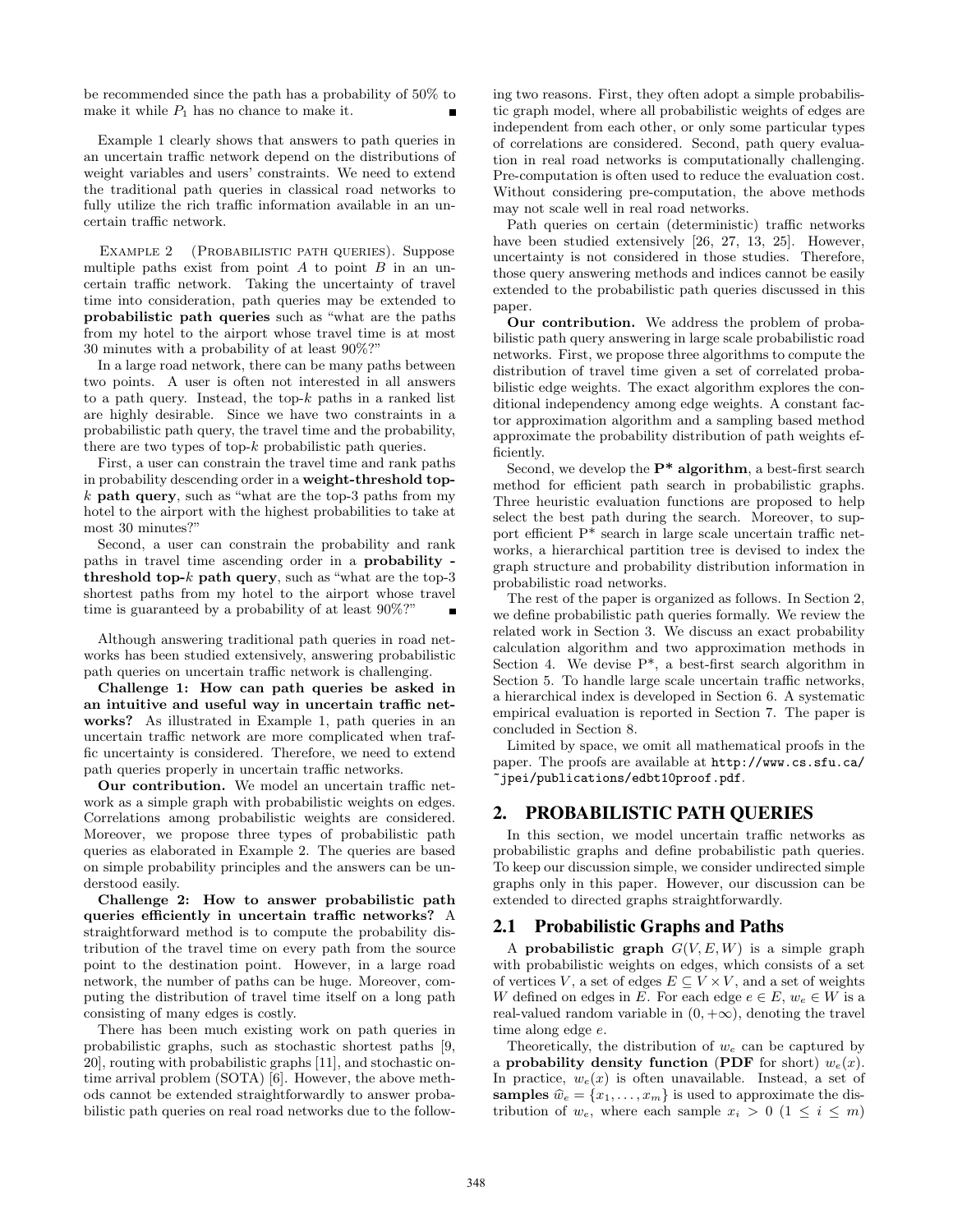takes a **membership probability**  $Pr[\hat{w}_e = x_i] \in (0, 1]$  to appear. Moreover,  $\sum_{i=1}^{m} Pr[\hat{w}_e = x_i] = 1$ . In the rest of the paper, to keep our presentation simple, we write  $\hat{w}_e$  as  $w_e$ as well if no ambiguity, and call a sample  $x_i \in \hat{w}_e$  as the sample of the edge.

 $w_e$  is a discrete random variable whose **probability mass** function (pmf for short) is  $f_e(x_i) = Pr[w_e = x_i]$ . The cumulative distribution function (cdf for short) of  $w_e$ is  $F_e(x_i) = Pr[w_e \leq x_i].$ 

A simple path  $P$  is a sequence of non-repeated vertices  $\langle v_1, \ldots, v_{n+1} \rangle$ , where  $e_i = (v_i, v_{i+1})$  is an edge in  $E$   $(1 \leq i \leq j)$ n).  $v_1$  and  $v_{n+1}$  are called the start vertex and the end vertex of  $P$ , respectively. For the sake of simplicity, we call a simple path a path in the rest of the paper. Given two vertices  $u$  and  $v$ , the complete set of paths between  $u$  and  $v$ is denoted by  $\mathcal{P}_{u,v}$ .

For two paths  $P = \langle v_1, \ldots, v_{n+1} \rangle$  and  $P' =$  $\langle v_{i_0}, v_{i_0+1}, \ldots, v_{i_0+k} \rangle$  such that  $1 \leq i_0 \leq n+1-k$ , P is called a super path of  $P'$  and  $P'$  a subpath of P. Moreover,  $P =$  $\langle P_1, P_2, \ldots, P_m \rangle$  if  $P_1 = \langle v_1, \ldots, v_{i_1} \rangle, P_2 = \langle v_{i_1+1}, \ldots, v_{i_2} \rangle,$ ...,  $P_m = \langle v_{i_{m-1}+1}, \ldots, v_{n+1} \rangle, 1 \langle i_1 \langle i_2 \langle \cdots \langle i_{m-1} \rangle \rangle \rangle$ *n.*  $P_j$   $(1 \leq j \leq m)$  is called a **segment** of *P*.

The **weight** of path  $P = \langle v_1, \ldots, v_{n+1} \rangle$  is the sum of the weights of all edges in P, that is  $w_P = \sum_{i=1}^n w_{e_i}$ , where  $w_{e_i}$  is the weight of edge  $e_i = (v_i, v_{i+1})$  with probability mass function  $f_{e_i}(x)$ . Since each  $w_{e_i}$  is a discrete random variable,  $w_P$  is also a discrete random variable. A sample of P is  $x_P = \sum_{i=1}^n x_i$ , where  $x_i$   $(1 \le i \le n)$  is a sample of edge  $e_i = (v_i, v_{i+1})$ . We also write  $x_P = \langle x_1, \ldots, x_n \rangle$  where  $x_1, \ldots, x_n$  are called the **components** of  $x_P$ .

The **probability mass function** of  $w_P$  is

$$
f_P(x) = Pr[w_P = x]
$$
  
= 
$$
\sum_{x_1 + ... + x_n = x} Pr[w_{e_1} = x_1, ..., w_{e_n} = x_n]
$$
 (1)

In road networks, the travel time on a road segment e may be affected by the travel time on other roads connecting with e. Therefore, the weights of adjacent edges in  $E$  may be correlated. Among all edges in path  $P$ , the correlation between the weights  $w_{e_i}$  and  $w_{e_{i+1}}$  of two adjacent edges  $e_i$  and  $e_{i+1}$  $(1 \leq i \leq n)$  can be represented using different methods, depending on the types of correlations. To keep our discussion general, in this paper we represent the correlation between  $w_{e_i}$  and  $w_{e_{i+1}}$  using the joint distribution over the sample pairs  $(x_i, x_{i+1}) \in w_{e_i} \times w_{e_{i+1}}$ . The **joint probabil**ity mass function of  $w_{e_i}$  and  $w_{e_{i+1}}$  is  $f_{e_i,e_{i+1}}(x_i, x_{i+1}) =$  $f_{e_{i+1},e_i}(x_{i+1},x_i) = Pr[w_{e_i} = x_i, w_{e_{i+1}} = x_{i+1}].$  Correspondingly, the **conditional probability** of  $w_{e_i}$  given  $w_{e_{i+1}}$  is  $f_{e_i|e_{i+1}}(x_i|x_{i+1}) = \frac{f_{e_i,e_{i+1}}(x_i,x_{i+1})}{f_{e_{i+1}}(x_{i+1})}$  $\frac{e_{i+1}(x_i,x_{i+1})}{f_{e_{i+1}}(x_{i+1})}$ .

THEOREM 1 (PATH WEIGHT MASS FUNCTION). The probability mass function of a simple path  $P = \langle v_1, \ldots, v_{n+1} \rangle$  $(e_i = (v_i, v_{i+1})$  for  $1 \le i \le n)$  is

$$
f_P(x) = \sum_{x_1 + \dots + x_n = x} \frac{\prod_{i=1}^{n-1} f_{e_i, e_{i+1}}(x_i, x_{i+1})}{\prod_{j=2}^{n-1} f_{e_j}(x_j)}
$$
(2)

In sequel, the **cumulative distribution function** of  $w_P$ is

$$
F_P(x) = Pr[w_P \le x] = \sum_{0 < x_i \le x} f_P(x_i) \tag{3}
$$

We call  $F_P(x)$  the x-weight probability of path P.



(c)  $f_{e_1,e_3}(x_{1i},x_{3j}).$ (d)  $f_{e_3,e_6}(x_{3i},x_{6j}).$ 

Figure 1: A probabilistic graph.

EXAMPLE 3 (PROBABILISTIC GRAPH AND PATHS). A probabilistic graph is shown in Figure 1, where the weight of each edge is represented by a set of samples and their membership probabilities.

Path  $P = \langle A, B, D, E \rangle$  consists of edges AB, BD and DE. The joint probabilities of  $(w_{AB}, w_{BD})$  and  $(w_{BD}, w_{DE})$  are shown in Figures  $1(c)$  and  $1(d)$ , respectively. The probability that  $w_P = 45$  is

$$
Pr[w_P = 45]
$$
  
=  $Pr[w_{e_1} = 15, w_{e_3} = 20, w_{e_6} = 10]$   
+  $Pr[w_{e_1} = 10, w_{e_3} = 25, w_{e_6} = 10]$   
=  $\frac{f_{e_1,e_3}(15,20) \times f_{e_3,e_6}(20,10)}{f_{e_3}(20)} + \frac{f_{e_1,e_3}(10,25) \times f_{e_3,e_6}(25,10)}{f_{e_3}(25)}$ 

# 2.2 Path Queries

Let us formulate the probabilistic path queries elaborated in Example 2.

DEFINITION 1 (PROBABILISTIC PATH QUERIES). Given probabilistic graph  $G(V, E, W)$ , two vertices  $u, v \in V$ , a weight threshold  $l > 0$ , and a probability threshold  $\tau \in (0,1],$  a probabilistic path query  $Q_l^{\tau}(u, v)$  finds all paths  $P \in \mathcal{P}_{u,v}$  such that  $F_P(l) \geq \tau$ .

There can be many paths between two vertices in a large graph. Often, a user is interested in only the "best" paths. Thus, we define weight- and probability-threshold top- $k$ path queries.

DEFINITION  $2$  (Top- $k$  probabilistic path queries). Given probabilistic graph  $G(V, E, W)$ , two vertices  $u, v \in V$ , an integer  $k > 0$ , and a weight threshold  $l > 0$ , a weightthreshold top-k path query  $W T Q_l^k(u, v)$  finds the k paths  $P \in \mathcal{P}_{u,v}$  with the largest  $F_P(l)$  values.

For a path P, given a **probability threshold**  $\tau \in (0, 1]$ , we can find the smallest weight x such that  $F_P(x) \geq \tau$ , which is called the  $\tau$ -confident weight, denoted by

$$
F_P^{-1}(\tau) = \min\{x | x \in w_P \land Pr[w_P \le x] \ge \tau\}
$$
 (4)

A probability-threshold top- $k$  path query  $PTQ^k_{\tau}(u, v)$ finds the k paths  $P \in \mathcal{P}_{u,v}$  with the smallest  $F_P^{-1}(\tau)$  values.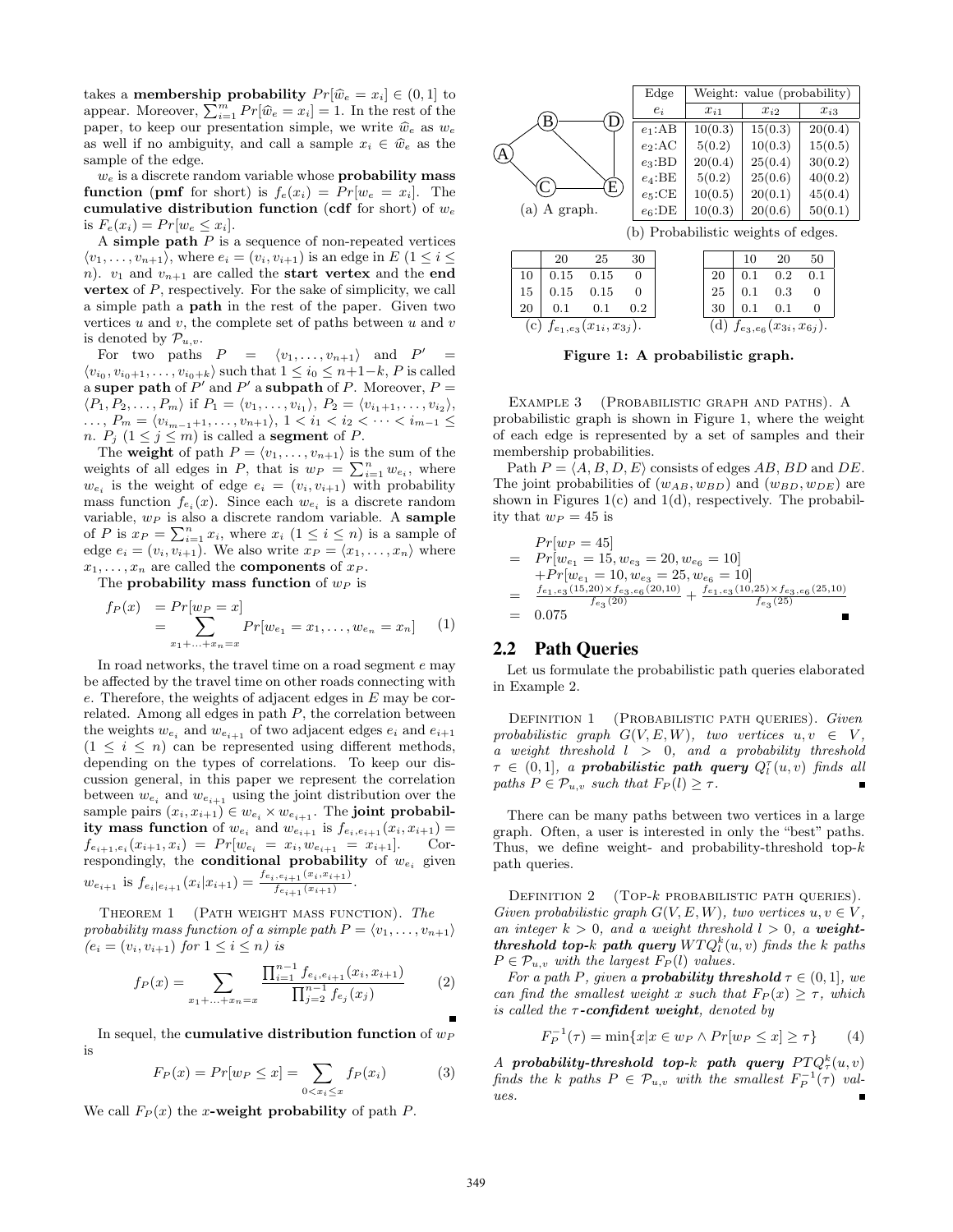EXAMPLE 4 (PATH QUERIES). In the probabilistic graph in Figure 1, there are 4 paths between A and D, namely  $P_1 = \langle A, B, D \rangle$ ,  $P_2 = \langle A, B, E, D \rangle$ ,  $P_3 = \langle A, C, E, B, D \rangle$ , and  $P_4 = \langle A, C, E, D \rangle$ . Suppose the weights of all edges are independent in this example.

Given a weight threshold  $l = 48$  and a probability threshold  $\tau = 0.8$ , a probabilistic path query  $\overline{Q_l^{\tau}}$  finds the paths whose weights are at most 48 of probability at least 0.8. According to the cumulative distribution functions of the paths, we have  $F_{P_1}(48) = 0.92$ ,  $F_{P_2}(48) = 0.14$ ,  $F_{P_3}(48) =$ 0.028, and  $F_{P_4}(48) = 0.492$ . Thus, the answer is  $\{P_1\}$ .

The weight-threshold top-3 path query  $WTQ_l^3(A, D)$  finds the top-3 paths P having the largest 48-weight probability values  $F_P(48)$ . The answer to  $WTQ_l^2(A, D)$  is  $\{P_1, P_4, P_2\}$ .

The probability-threshold top-3 path query  $PTQ_T^3(A, D)$ finds the top-3 paths  $P$  having the smallest 0.8-confidence weights  $F_P^{-1}(0.8)$ . Since  $F_{P_1}(40) = 0.7$  and  $F_{P_1}(45) =$ 0.92, the smallest weight that satisfies  $F_P(x) \geq 0.8$  is 45. Thus,  $F_{P_1}^{-1}(0.8) = 45$ . Similarly, we have  $F_{P_2}^{-1}(0.8) = 75$ ,  $F_{P_3}^{-1}(0.8) = 105$ , and  $F_{P_4}^{-1}(0.8) = 75$ . Therefore, the answer to  $PTQ_{\tau}^{2}(A, D)$  is  $\{P_1, P_2, P_4\}.$ 

To keep our presentation simple, hereafter we call probabilistic path queries, weight- and probability-threshold top $k$  queries as path queries, WT top- $k$  queries, and PT top- $k$  queries, respectively.

# 3. RELATED WORK

Our study is related to the previous work about path queries on probabilistic graphs and on traffic networks. Both problems have been studied extensively. However, to the best of our knowledge, there is no work on extending probabilistic graphs to traffic networks.

# 3.1 Path Queries on Probabilistic Graphs

The shortest path problem on probabilistic graphs has been studied under various constraints. For example, Frank [9] studied the shortest path queries on probabilistic graphs, where the weight of each edge is a random variable following a certain probability distribution. A Monte Carlo simulation method is proposed to approximate the probability distribution of the shortest path. Loui [20] extended [9] by defining a utility function which specifies the preference among paths. More recently, Rasteiro and Anjo [23] studied the problem of optimal paths in directed random networks, where the cost of each arc is a real-valued random variable following Gaussian distribution, and the optimal path is a path that maximizes the expected value of a utility function.

Stochastic shortest path search [8, 21, 6, 7] is to find a path between two end nodes and maximize the probability that the path length does not exceed a given threshold. It is also referred to as the "stochastic on-time arrival problem (SOTA)". SOTA has the same semantics as the WT top-1 queries (a special case of WT top-k queries discussed in this paper). However, Nikolova et al. [21] only considered some particular parametric weight distribution (such as the Normal distribution and the Poisson distribution). In addition, there have been other formulations of the optimal routing problem with probabilistic graphs. Ghosh *et al.* [11] developed an optimal routing algorithm that generates an optimal delivery subgraph so that the connectivity between two end nodes is maximized. Chang and Amir [5] computed the most reliable path between two end nodes when each edge has a failure probability.

Our work here is different from the above studies in the following three aspects.

First, the probabilistic graph models are different. Many existing studies focus on simple probabilistic graphs, where probabilistic weights are independent from each other, such as [9, 6]. Moreover, some methods only work for certain probability distributions, such as the Normal distribution [21]. Last, the existing studies only consider certain types of correlations, such as the dependence with a global hidden variable [5]. Our model considers arbitrary weight distributions and correlations between the weights of adjacent edges. Our model is more capable and flexible for real road networks.

Second, the path queries are different. Most of the above studies focus on the optimal path query, where a utility function is adopted to evaluate the optimality of paths. However, as discussed in Section 1, using a single simple aggregate as the utility score may not capture traffic uncertainty sufficiently, since the probability of optimality is often very small. To tackle the problem, we propose probabilistic path queries and two new types of top- $k$  path queries.

Last, the query answering techniques are different. We propose a novel best-first search algorithm for probabilistic path queries. Moreover, we develop a hierarchical partition tree to index the road network structure and weight distribution information. Our query answering methods are efficient and scalable thanks to the two techniques.

### 3.2 Path Queries on Certain Traffic Networks

The shortest path queries on traffic networks have been studied extensively before. Please see [10] for a nice survey.

The well known  $A^*$  algorithm [15] uses a heuristic evaluation function  $f(x) = g(x) + h(x)$  to measure the optimality of the path currently under exploration, where  $q(x)$  is the cost from the start vertex to the current vertex, and  $h(x)$ is the heuristic estimation of the distance to the goal. The paths with a smaller  $f(x)$  score are explored earlier.

Sanders and Schultes [26, 27] proposed a "highway hierarchy" for large scale traffic networks, which captures the key edges that are on the shortest paths between two far away vertices. Then, the shortest path search is restricted to those key edges.

Bast et al. [2, 3] introduced a concept of "transit" node to preprocess traffic networks. A transit node is on a set of non-local shortest paths. The distance from every vertex in the network to its closest transit node is computed to help the shortest path search.

Gonzalez et al. [13] mined important driving and speed patterns from historical data to help to compute the fastest paths on traffic networks. A road hierarchy is built based on different classes of roads. Frequently traversed road segments are preferred in the path search.

In addition, Kurzhanski and Varaiya [19] considered a model that allows correlations between links for the reachability problem. More studies on the hierarchical approach for searching shortest path include [29, 4, 25].

The above studies tackle the path queries in large scale certain traffic networks. Therefore, both the graph models and the query types are different from our work. Thus, those techniques cannot be extended straightforwardly to probabilistic path queries on uncertain road networks.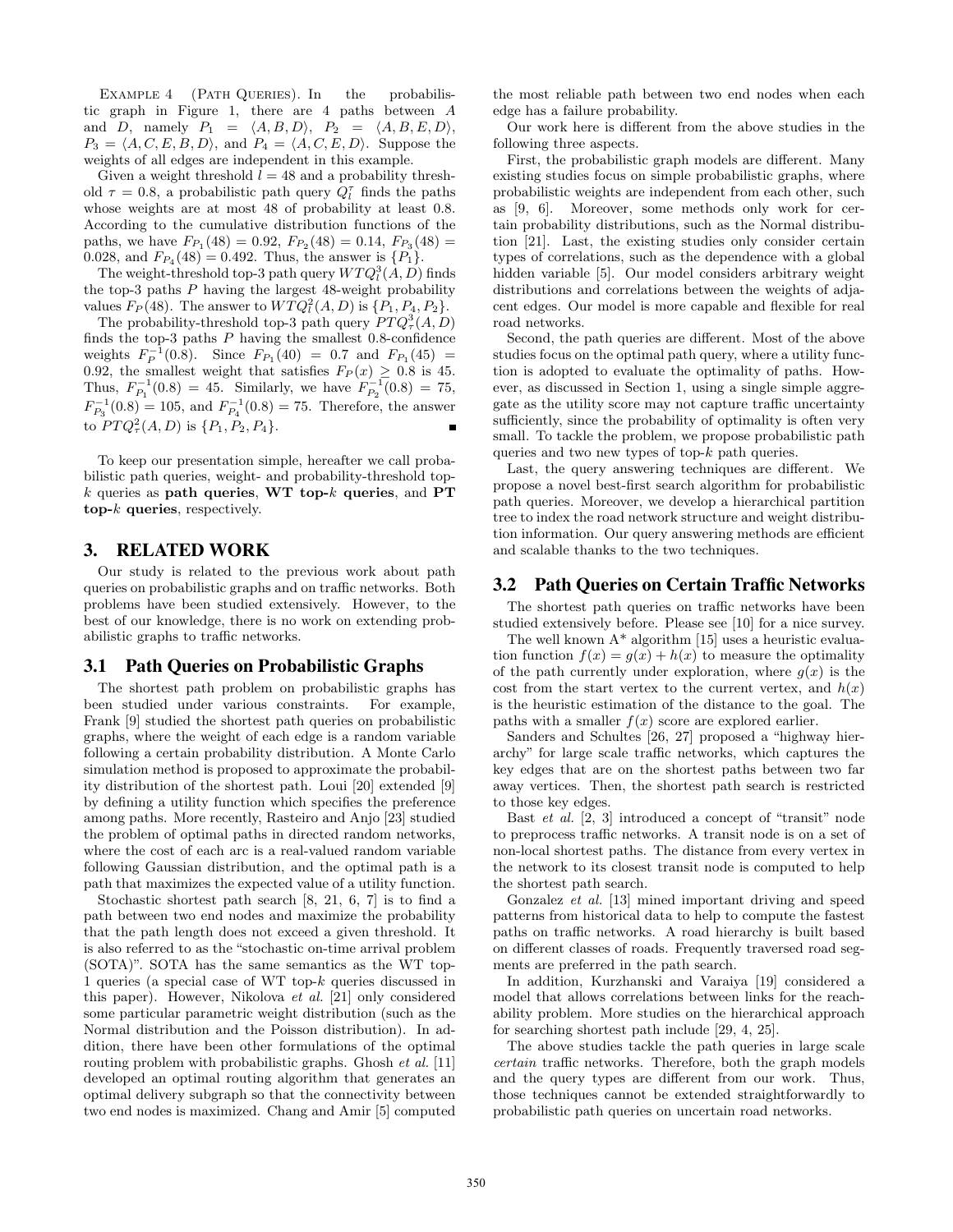

Figure 2: The weight constrained region of  $P_1$  =  $\langle A, B, D, E \rangle$  when  $w_{BD}$  takes sample 20.

Moreover, although hierarchical indices have been extensively used in path queries on certain traffic networks, the existing index techniques only work for certain path queries. In this paper, we develop a hierarchical partition tree to index the weight probability distributions on graphs.

# 4. PROBABILITY CALCULATION

There are two orthogonal issues in answering a path query  $Q_l^{\tau}(u, v)$ : the *l*-weight probability calculation and the path search. In this section, we first discuss how to compute the exact l-weight probabilities for paths. Then, two approximation algorithms are developed. We also present a straightforward depth-first path search method. An efficient best-first path search algorithm will be introduced in Section 5.

# 4.1 Exact *l*-Weight Probability Calculation

EXAMPLE 5 (l-WEIGHT CONSTRAINED REGION). Let  $l = 55$  and  $\tau = 0.5$ . Consider path query  $Q_l^{\tau}(A, E)$  and path  $P = \langle A, B, D, E \rangle$  in the probabilistic graph in Figure 1.

P contains three edges,  $e_1 = (A, B)$ ,  $e_3 = (B, D)$  and  $e_6 = (D, E)$ . The joint probabilities  $f_{e_1,e_3}$  and  $f_{e_3,e_6}$  are given in Figures  $1(c)$  and  $1(d)$ , respectively, which specify the correlation between edges. Weights  $w_{e_1}$  and  $w_{e_6}$  are conditionally independent given  $w_{e_3}$ .

The conditional probability of  $w_{e_1}$  given  $w_{e_3} = 20$  is

$$
f_{e_1|e_3}(x|20) = \frac{f_{e_1,e_3}(x,20)}{f_{e_3}(20)} = \begin{cases} 0.375, & x = 10 \text{ or } x = 15; \\ 0.25, & x = 20. \end{cases}
$$

The conditional probability of  $w_{e_6}$  given  $w_{e_3} = 20$  is

$$
f_{e_6|e_3}(x|20) = \frac{f_{e_6,e_3}(x,20)}{f_{e_3}(20)} = \begin{cases} 0.25, & x = 10 \text{ or } x = 50; \\ 0.5, & x = 20. \end{cases}
$$

The probability that  $w_P$  is at most l when  $w_{e_3} = 20$  is

$$
Pr[w_P \le 55|w_{e_3} = 20]
$$
  
= 
$$
\sum_{x_1+20+x_3 \le 55} Pr[w_{e_1} = x_1, w_{e_3} = 20, w_{e_6} = x_3]
$$
  
= 
$$
f_{e_3}(20) \sum_{x_1+x_3 \le 35} f_{e_1|e_3}(x_1|20) \cdot f_{e_6|e_3}(x_3|20)
$$

The sets of samples and their membership probabilities of  $f_{e_1|e_3}(x_1|20)$  and  $f_{e_6|e_3}(x_3|20)$  are  $\{10(0.375), 15(0.375),$  $20(0.25)$ } and  $\{20(0.25), 20(0.5), 50(0.25)\}$ , respectively. We sort the samples in the weight ascending order.

There are in total  $3 \times 3 = 9$  samples on  $w_{e_1} \times w_{e_6}$  when  $w_{\epsilon_3} = 20$ . To enumerate all samples, we can build a  $3 \times 3$ sample array M as shown in Figure 2. Cell  $M[i, j]$  stores two pieces of information: (1)  $M[i, j].ws$  is the sum of the *i*-th sample of  $w_{e_1}$  and the j-th sample of  $w_{e_6}$ ; and (2)  $M[i, j].pr$ 

is the membership probability of sample  $M[i, j].ws$  which equals the product of the corresponding membership probabilities. For example, the lowest left-most cell  $M[1, 1]$  corresponds to a sample where  $w_{e_1}$  is 10 and  $w_{e_6}$  is 10. Thus,  $M[1, 1].ws = 10 + 10 = 20$  and  $M[1, 1].pr = 0.375 \times 0.25 =$ 0.09375.

When  $w_{e_3}$  takes sample 20, in order to satisfy  $w_{P_1} \leq 55$ , the samples of  $w_{e_1} + w_{e_6}$  should take values of at most 35. Those samples are at the left-lower part of the array. We call the region of those cells the l-weight constrained region when  $w_{e_3} = 20$ . The sum of the membership probabilities of the cells in the region is 0.375.

The *l*-weight constrained region when  $w_{e_3}$  takes other samples can be calculated similarly. When  $w_{e_3} = 25$  and  $w_{e_3} = 30$ , the sum of the membership probabilities of the cells in the l-weight constraint regions are 0.09375 and 0, respectively.  $F_{P_1}(55) = f_{e_3}(20) \times 0.375 + f_{e_3}(25) \times 0.09375 +$  $f_{e_3}(30) \times 0 = 0.1875 < \tau$ .  $P_1$  is not an answer to  $Q_l^{\tau}$ .

The idea in Example 5 can be generalized to paths of arbitrary length.

THEOREM 2 (PATH WEIGHT DISTRIBUTION). Let  $P_m =$  $\langle v_1, \ldots, v_{m+1} \rangle, P_{m-1} = \langle v_1, \ldots, v_m \rangle$  and  $e_m = (v_m, v_{m+1})$  $(m > 2)$ , the conditional probability of  $w_{P_m}$  given  $w_{e_m}$  is

$$
f_{P_m|e_m}(x|y) = \sum_{z \le x-y} f_{e_{m-1}|e_m}(z|y) \times f_{P_{m-1}|e_m-1}(x-y|z)
$$
\n(5)

Moreover, the probability mass function of  $w_{P_m}$  is

$$
f_{P_m}(x) = \sum_{y \le x} f_{e_m}(y) \times f_{P_m|e_m}(x|y)
$$
 (6)

For a path  $P_m = \langle v_1, \ldots, v_{m+1} \rangle$ , the probability function of  $w_{P_m}$  can be calculated from  $w_{P_{m-1}}$  and  $w_{e_m}$  using Theorem 2. Calculating the probability mass function of  $P_m$ requires  $O(|w_{P_{m-1}}| \cdot |w_{e_m}|) = O(\prod_{e \in P_m} |w_e|)$  time.

Interestingly, if only  $F_{P_m}(l)$  is required, we do not need to use all samples in an edge weight. Apparently, the largest sample we can take from  $w_{e_i}$   $(1 \leq i \leq m)$  is bounded by the following rule.

LEMMA 1 (SAMPLE COMPONENTS). For weight threshold l and path  $P = \langle v_1, \ldots, v_{m+1} \rangle$ , a sample  $x_{i_j}$  of edge  $e_i =$  $(v_i, v_{i+1})$   $(1 \leq i \leq m)$  can be a component of a sample of P in the l-weight constrained region only if  $x_{i_j} \leq l - \sum_{i' \neq i} x_{i'_1}$ , where  $x_{i'_1}$  is the smallest sample of edge  $e_{i'} = (v_{i'}, v_{i'+1}).$ 

# 4.2 Approximating l-Weight Probabilities

The probability mass function of  $F_{P_{m+1}}(l)$  can be calculated from the distributions on  $f_{P_m|e_m}$  and  $f_{e_m}|f_{e_{m+1}}$  according to Theorem 2. To accelerate probability calculation, we introduce an approximation method that keeps a constant number of samples in the weight distribution of any subpath during the search.

If  $w_{P_m}$  contains  $n > 2t$  samples  $x_1, \dots, x_n$  (*t* is a user defined parameter), then, we divide those values into  $b$  exclusive buckets  $\phi_i = [x_{z_i}, x_{z'_i}],$  where for  $1 \lt k \leq b$  and  $1 \leq i \leq b$ ,

$$
z_1 = 1
$$
  
\n
$$
z_k = z'_{k-1} + 1;
$$
  
\n
$$
z'_i = \max_{j \ge z_i} \{ j | F_{P_m | e_m}(x_j | y) - F_{P_m | e_m}(x_{z_i} | y) \le \frac{1}{t} \}
$$
\n
$$
(7)
$$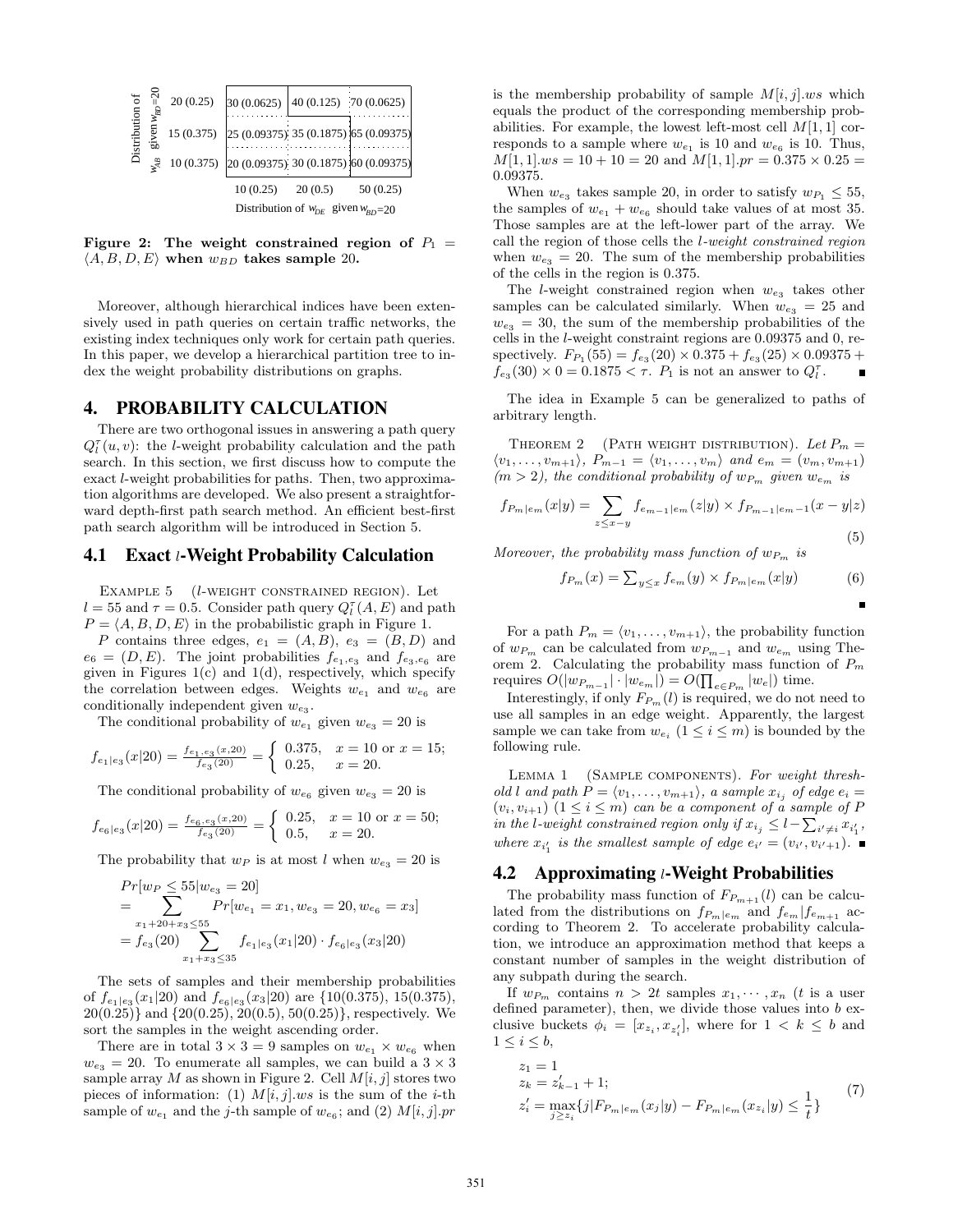The number of buckets is at most  $2t$ , as shown in the following lemma.

LEMMA 2 (NUMBER OF BUCKETS). Given  $w_{P_m}$  with n samples  $(n > 2t > 0)$ , let  $\phi_i = [x_{z_i}, x_{z_i}]\ (1 \leq i \leq b)$  be b exclusive buckets satisfying Equation 7. Then,  $b \leq 2t$ .

Constructing the buckets only requires one scan of all values in  $w_{P_m}$ . The minimal value in bucket  $\phi_i = [x_{z_i}, x_{z'_i}]$  is  $\min(\phi_i) = x_{z_i}$ , and the maximal value in  $\phi_i$  is  $\max(\phi_i) =$  $x_{z_i'}$ . When computing the probability distribution of  $w_{P_{m+1}}$ using  $w_{P_m}$ , we only select one value in each bucket  $\phi_i \subset w_{P_m}$ as the representative, and assign  $Pr(\phi_i)$  to the representative. If  $\min(\phi_i)$  is selected as the representative, then the so computed  $F'_{P_{m+1}}(l)$  is greater than  $F_{P_{m+1}}(l)$ ; if max $(\phi_i)$  is used as the representative, then the so computed  $F_{P_{m+1}}''(l)$ is smaller than  $F_{P_{m+1}}(l)$ .

EXAMPLE 6 (BUCKET APPROXIMATION). Consider path  $P_m$  and edge  $e_m$ . Let  $f_{P_m|e_m}(x_j |y) = 0.2$  for  $1 \leq j \leq 5$ . If  $t = 2$ , then all values in  $w_{P_m}$  are divided into three buckets:  $[x_1, x_2], [x_3, x_4], [x_5, x_5],$  with probabilities 0.4, 0.4 and 0.2, respectively.

If the minimal value of each bucket is used as a representative, then  $x_1$ ,  $x_3$  and  $x_5$  are selected. As a result, the calculated  $F'_{P_{m+1}}(l)$  is greater than the actual  $F_{P_{m+1}}(l)$ .

If the maximal value of each bucket is used as the representative, then  $x_2$ ,  $x_4$  and  $x_5$  are selected. The *l*-weight constrained region of  $P_{m+1}$  is decreased. So the calculated  $F_{P_{m+1}}^{\prime\prime}(l)$  is smaller than the exact value of  $F_{P_{m+1}}(l)$ .

Therefore, the average value of  $F'_{P_{m+1}}(l)$  and  $F''_{P_{m+1}}(l)$ can be used to approximate  $F_{P_{m+1}}(l)$ . The following lemma guarantees the approximation quality.

LEMMA 3 (APPROXIMATION QUALITY). Given a real value  $l > 0$  and an integer  $t > 0$ , let  $\{\phi_i = [x_{z_i}, x_{z'_i}]\}$ be a set of buckets of  $w_{P_m}$ . Let  $F'_{P_{m+1}}(l)$  and  $F''_{P_{m+1}}(l)$ be the l-weight probabilities computed using  $\{\min(\phi_i)\}\$ and  ${\max(\phi_i)}$ , respectively. Then,  $F'_{P_{m+1}}(l) - F''_{P_{m+1}}(l) \leq$  $\frac{1}{t}$ . Moreover, Let  $\widehat{F}_{P_{m+1}}(l) = \frac{F'_{P_{m+1}}(l) + F'_{P_{m+1}}(l)}{2}$  $\frac{r_{m+1}}{2}$ . Then,  $|\widehat{F}_{P_{m+1}}(l) - F_{P_{m+1}}(l)| \leq \frac{1}{2t}.$ 

After obtaining the approximate probability distribution of  $w_{P_{m+1}}$ , we can further divide the approximate  $w_{P_{m+1}}$ into buckets, and compute the approximate probability distribution of  $w_{P_{m+2}}$ . By applying the bucket approximation iteratively, we finally obtain an approximate l-weight probability of path Pwith quality guarantee as follows.

THEOREM 3 (OVERALL APPROXIMATION QUALITY). Given a real value  $l > 0$ , an integer  $t > 0$ , and a path  $P = \langle v_1, \ldots, v_{m+1} \rangle$  containing m edges, let  $\widehat{F}_P(l)$  be the approximate l-weight probability computed using the iterative bucket approximation. Then  $|\widehat{F}_P(l) - F_P(l)| \leq \frac{m-1}{2t}$ .

The complexity is analyzed as follows. Lemma 2 shows that there are at most 2t buckets constructed in the approximation. Therefore, approximating  $f_{P_{i+1}}(x)$  from  $f_{P_i}$  and  $f_{e_i}(x)$   $(i \geq 2)$  takes  $O(t \times |w_{e_i}|)$  time. The overall complexity of approximating  $f_{m+1}(x)$  is  $O(t \sum_{2 \leq i \leq m} |w_{e_i}|)$ .

### 4.3 Estimating l-Weight Probabilities

The l-weight probability of a path can also be estimated using sampling. For a path  $P = \langle v_1, \ldots, v_{m+1} \rangle$ , let  $X_P$  be a random variable as an indicator to the event that  $w_P \leq l$ .  $X_P = 1$  if  $w_P \leq l$ ;  $X_P = 0$  otherwise. Then, the expectation of  $X_P$  is  $E[X_P] = F_P(l)$ .

To estimate  $E[X_P]$ , we draw a set of samples uniformly with replacement. Each sample unit  $s$  is an observation of the path weight, generated as follows. At first, s is set to 0. Then, for edge  $e_1 \in P$ , we choose a value  $x_1$  in  $w_{e_1}$ following the probability distribution  $f_{e_1}(x)$ . Then, for each edge  $e_i \in P$   $(2 \leq i \leq m)$ , we choose a value  $x_i$  in  $w_{e_i}$ following the probability distribution  $f_{e_i|e_{i-1}}(x|x_{i-1})$ . The chosen value is added to s. Once the weight values of all edges are chosen, we compare s with l. If  $s \leq l$ , then the indicator  $X_P$  for s is set to 1, otherwise, it is set to 0.

We repeat the above procedure until a set of samples S are obtained. The mean of  $X_P$  in S is  $E_S[X_P]$ , which can be used to estimate  $E[X_P]$ . If the sample size is sufficiently large, the approximation quality is guaranteed using with the well known Chernoff-Hoeffding bound [1].

THEOREM 4 (SAMPLE SIZE). Given a path P, for any  $\delta$  (0 <  $\delta$  < 1),  $\epsilon$  ( $\epsilon$  > 0), and a set of samples S of P, if  $|S| \geq \frac{3 \ln \frac{2}{\delta}}{\epsilon^2}$ , then  $\Pr\{|E_S[X_P] - E[X_P]| > \epsilon\} \leq \delta$ .

The complexity of estimating  $E[X_P]$  is  $O(|S|\cdot|P|)$ , where  $|S|$  is the number of samples drawn and  $|P|$  is the number of edges in P.

### 4.4 A Depth First Search Method

Straightforwardly, the depth-first path search **method** can be used to answer a path query  $Q_l^{\tau}(u, v)$ . The search starts at u. Each time when a new vertex  $v_i$  is visited, the weight probability mass function of the path  $P = \langle u, \ldots, v_i \rangle$  is calculated using one of the three methods discussed in this section. If  $v_i = v$  and  $F_P(l) \leq \tau$ , then P is added to the answer set.

Since weights are positive, as more edges are added into a path, the l-weight probability of the path decreases. Therefore, during the search, if the current path does not satisfy the query, then all its super paths should not be searched, since they cannot be in the answer set.

LEMMA  $4$  (MONOTONICITY). Given a path  $P$  and its subpath P', and a weight threshold  $l > 0$ ,  $F_P(l) \leq F_{P'}(l)$ .

The overall complexity of the depth-first path search algorithm is  $O(\sum_{P \in \mathcal{P}} C(P))$ , where  $\mathcal P$  is the set of visited paths and  $C(P)$  is the cost of the *l*-weight probability calculation. If the exact method is used, then  $C(P) = \prod_{e \in P} |w_e|$ . If the bucket approximation method is used, then  $\tilde{C}(P)$  =  $4t \times \sum_{e \in P} |w_e|$ , where t is the bucket parameter. If the sampling method is used, then  $C(P) = |S| \times |P|$ , where |S| is the number of samples and  $|P|$  is the number of edges in P.

The method can be extended to answer top- $k$  path queries as following. To answer a WT top- $k$  path query, the probability threshold  $\tau$  is set to 0 at the beginning. Once a path between  $u$  and  $v$  is found, we compute its *l*-weight probability, and add the path to a buffer. If the buffer contains k paths, we set  $\tau$  to the smallest l-weight probability of the paths in the buffer. During the search, when a new path is found between u and v and satisfying the threshold  $\tau$ , it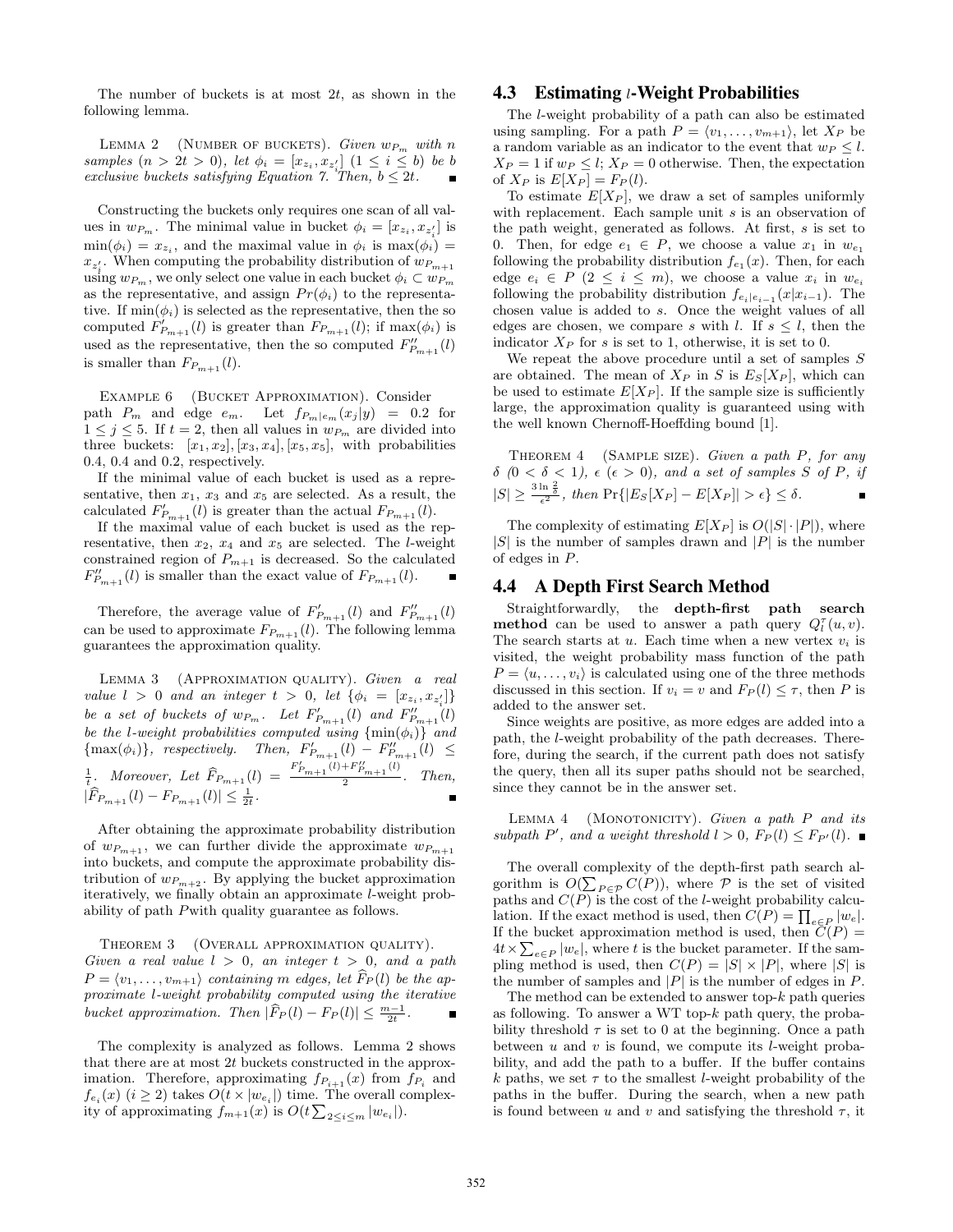is added into the buffer. At the same time, the path in the buffer with the smallest l-weight probability is removed from the buffer.  $\tau$  is updated accordingly. Therefore, during the search, the buffer always contains at most  $k$  paths. At the end of the search, the k paths in the buffer are returned.

A PT top-k path query can be answered following the similar procedure. We set the weight threshold  $l = +\infty$ at the beginning. During the search, a buffer always stores at most  $k$  found paths between  $u$  and  $v$  with the smallest  $\tau$ -confident weights. l is set to the value of the smallest  $\tau$ confident weight of the paths in the buffer. The  $k$  paths in the buffer at the end of the search are returned as the answers.

Limited by space, hereafter, we focus on answering probabilistic path queries and omit the details for top- $k$  path query evaluation.

# 5. P\*: A BEST FIRST SEARCH METHOD

Although the approximation algorithms developed in Section 4 can accelerate the probability calculation, it is still computationally challenging to search all paths in real road networks. In this section, we present the  $P^*$  algorithm, a best-first search algorithm for efficient probabilistic path query evaluation.

 $P^*$  carries the similar spirit as the  $A^*$  algorithm [15]. It iteratively visits the next vertex that is most likely to be an answer path using a heuristic evaluation function, and stops when the rest unexplored paths have no potential to satisfy the query. However, the two algorithms are critically different due to the different types of graphs and queries.

A\* is used to find the shortest path between two vertices  $u$  and  $v$  in a certain graph. Therefore, the heuristic evaluation function for each vertex  $v_i$  is simply the sum of the actual distance between  $u$  and  $v_i$  and the estimated distance between  $v_i$  and  $v$ .

 $P^*$  aims to find the paths between two vertices u and v that satisfy the weight threshold l and probability threshold  $p$  in a probabilistic graph with complex correlations among edge weights. Therefore, the heuristic evaluation function for each vertex  $v_i$  is the joint distribution on a set of correlated random variables. This posts serious challenges in designing heuristic evaluation functions and calculation.

In this section, we first explain the intuition of the  $P^*$ algorithm. Then, we design three heuristic evaluation functions that can be used in the  $P^*$  algorithm. In Section 6, a hierarchical index is developed to support efficient query answering using the P\* algorithm.

# 5.1 The P\* Algorithm

To answer a probabilistic path query  $Q_l^{\tau}(u, v)$ , we search the paths from vertex  $u$ . The situation during the search is illustrated in Figure 3. Generally, before we decide to visit a vertex  $v_i$ , we want to evaluate how likely  $v_i$  would be included in an answer path. Suppose  $P_1$  is the explored path from u to  $v_i$ , and  $P_2$  is an unexplored path from  $v_i$  to v. Then, the *l*-weight probability of the path  $P$  from  $u$  to  $v$ that contains  $P_1$  and  $P_2$  can be determined as follows.

THEOREM 5 (SUPER PATH PROBABILITY). Let  $P_1$  =  $\langle u, \ldots, v_i \rangle$ ,  $P_2 = \langle v_i, \ldots, v \rangle$  such that  $(P_1 \cap P_2 = \{v_i\})$ 





$$
P = \langle u, \dots, v_i, \dots, v \rangle \text{ is}
$$
  
\n
$$
F_P(l) = \sum_{x_1 + y + x_2 \le l} f_{P_1, e}(x_1, y) \times f_{P_2|e}(x_2|y) \tag{8}
$$

In Equation 8,  $f_{P_1,e}(x_1,y)$  can be easily calculated according to Theorem 2. It also can be computed using the approximation methods discussed in Section 4. However,  $f_{P_2|e}(x_2|y)$ , the probability distribution of  $P_2$  given edge e, is unknown.

The objective of  $P^*$  is to find a good **heuristic estimate**  $h_{P_2|e}(x_2|y)$  for  $f_{P_2|e}(x_2|y)$ , such that  $F_P(l)$  can be estimated before visiting  $v_i$ . Then, the vertex with the highest estimated  $F_P(l)$  is visited next. The estimated  $F_P(l)$  is used as a heuristic evaluation function of vertex  $v_i$ :

$$
\Delta(v_i, l) = \hat{F}_P(l) = \sum_{x_1 + y + x_2 \le l} f_{P_1, e}(x_1, y) \times h_{P_2|e}(x_2|y) \tag{9}
$$

and the line of the systep of society, interaction, the line of such a state of the line of such a state of such a state of such a state of such a state of such a state of such a state of such a state of such a state of s In order to answer a query  $Q_l^{\tau}(u, v)$ , P<sup>\*</sup> starts from u. For any vertex  $v_i$  adjacent to u, P<sup>\*</sup> calculates  $\Delta(v_i, l)$  and puts  $v_i$  into a priority queue. Each time,  $P^*$  removes the vertex  $v_i$  with the highest  $\Delta(v_i, l)$  from the priority queue. After  $v_i$  is visited, the  $\Delta$  scores of other vertices are updated accordingly. A path P is output if v is reached and  $F_P(l) \geq$  $\tau$ . The algorithm stops if the priority queue is empty, or the  $\Delta$  scores of the vertices in the priority queue are all smaller than  $\tau$ .

In order to guarantee that  $P^*$  finds all answer paths, the heuristic evaluation function should satisfy the following requirement.

THEOREM 6 (HEURISTIC EVALUATION FUNCTION).  $P^*$  outputs all answer paths if and only if for any path  $P = \langle u, \ldots, v_i, \ldots, v \rangle, \Delta(v_i, l) \geq F_P(l).$ 

 $\Delta(v_i, l)$  is called a **valid heuristic evaluation function** if  $\Delta(v_i, l) > F_P(l)$ .

# 5.2 Heuristic Estimates

It is important to find a good heuristic estimate  $h_{P_2|e}(x_2|y)$  so that the evaluation function  $\Delta(v_i, l)$  is valid and close to  $F_P(l)$ . In this subsection, we first present two simple heuristic estimates that satisfy Theorem 6. Then, we derive a sufficient condition for valid heuristic estimates, and present a more sophisticated heuristic estimate.

#### *5.2.1 The Constant Estimate*

Trivially, we can set

$$
h_{P_2|e}(x_2|y) = \begin{cases} 1, & x_2 \ge 0; \\ 0, & \text{otherwise.} \end{cases}
$$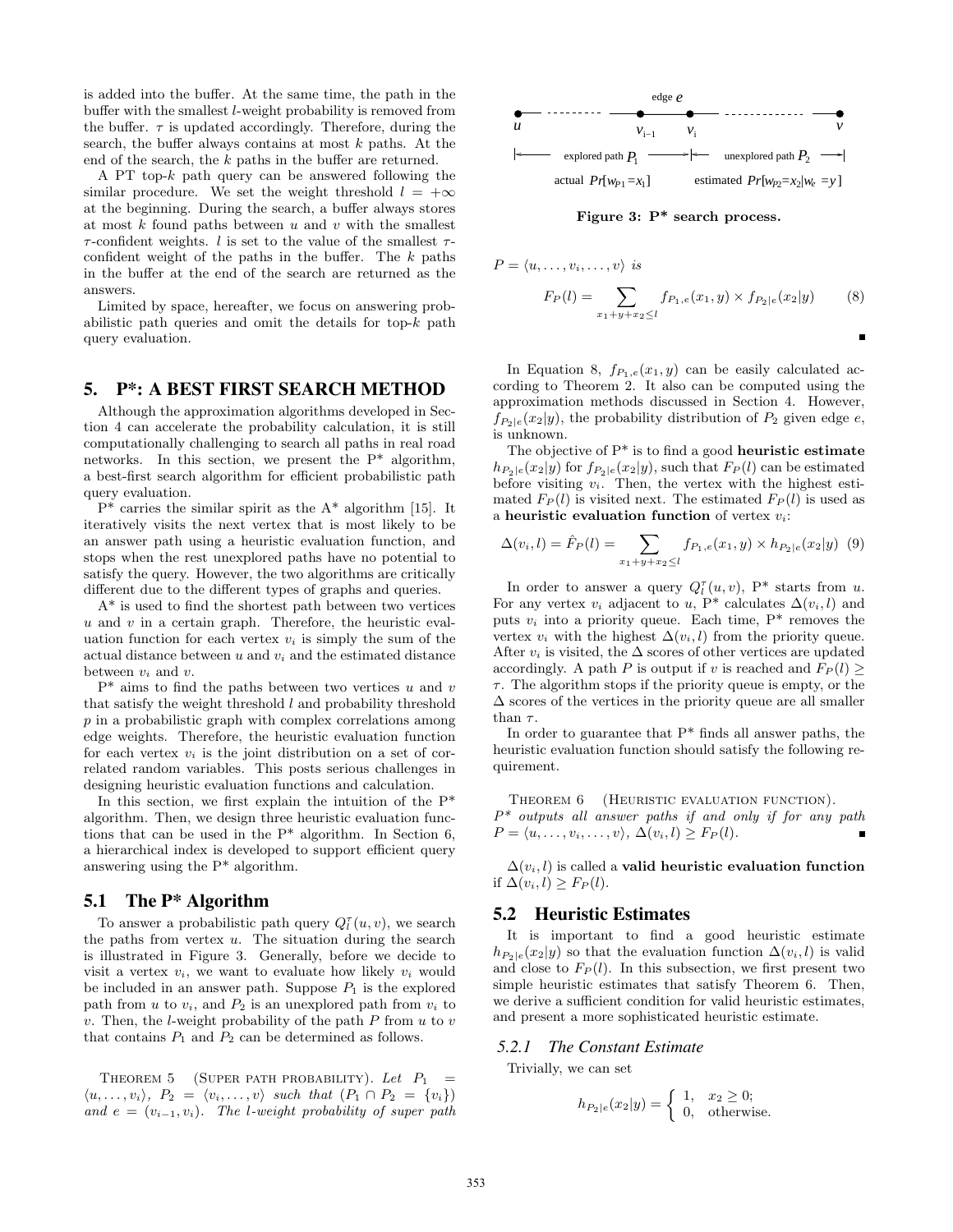Then, the evaluation function becomes

$$
\Delta(v_i, l) = \sum_{x_1 + y \le l} f_{P_1, e}(x_1, y) = F_{P_1}(l)
$$

In this case, at each step,  $P^*$  always visits the vertex  $v_i$ that maximizes the *l*-weight probability of  $P_1 = \langle u, \ldots, v_i \rangle$ . The subpaths  $\langle u, \ldots, v_j \rangle$  whose current *l*-weight probabilities are smaller than  $\tau$  are pruned.

EXAMPLE 7 (THE CONSTANT ESTIMATE). Consider the probabilistic graph in Figure 1. To answer a query  $Q_{15}^{0.3}(A, E)$ , the search starts from A. Using the constant estimate, the evaluation functions for  $B$ and C are  $\Delta(B, 15) = \sum_{x_1 \le 15} f_{AB}(x_1) = 0.6$ , and  $\Delta(C, 15) = \sum_{x_1 \le 15} f_{AC}(x_1) = 1.0$ . Since  $\Delta(C, 15)$  is larger,  $C$  should be explored first.

The constant estimate is easy to construct. But clearly, it does not consider the relationship between the current vertex and the unvisited end vertex v.

#### *5.2.2 The Min-Value Estimate*

To incorporate more information about the unexplored paths into decision making, we consider the minimal possible weights from the current vertex  $v_i$  to the end vertex  $v$ . We construct a certain graph  $G'$  with the same set of vertices and edges as the uncertain graph  $G$ . For each edge  $e$ , the weight of e is the minimal value in  $w_e$  of G. Let  $l_i^{min}$  be the weight of the shortest path between  $v_i$  and  $v$ , excluding the visited edges. We set the estimation function

$$
h_{P_2|e}(x_2|y) = \begin{cases} 1, & x_2 = l_i^{min}; \\ 0, & \text{otherwise}. \end{cases}
$$

The evaluation function becomes

$$
\Delta(v_i, l) = \sum_{x_1+y+l_i^{min} \leq l} f_{P_1, e}(x_1, y) \times h_{P_2|e}(l_i^{min}|y) \n= \sum_{x_1+y \leq l-l_i^{min}} f_{P_1, e}(x_1, y) \n= F_{P_1}(l - l_i^{min})
$$

The search algorithm always visits the vertex  $v_i$  that maximizes the  $(l - \overline{l_i^{min}})$ -weight probability of  $P_1 = \langle u, \ldots, v_i \rangle$ . The subpaths  $\langle u, \ldots, v_j \rangle$  whose  $(l - l_j^{min})$ -weight probabilities are smaller than  $\tau$  are pruned.

Example 8 (The min-value estimate). Consider the probabilistic graph in Figure 1 and query  $Q_{15}^{0.3}(A, E)$ again. Using the min-value estimate, we construct a certain graph G' with weights  $w_{AB} = 5$ ,  $w_{AC} = 5$ ,  $w_{BD} = 20$ ,  $w_{BE} = 5$ ,  $w_{CE} = 10$ , and  $w_{DE} = 10$ .

The shortest distance from  $B$  to  $E$  among the unvisited edges in  $G'$  is 5. The evaluation function for  $B$  is  $\Delta(B, 15) = \sum_{x_1 \le 15-5} f_{AB}(x_1) = 0.3$ . The shortest distance from C to  $\overline{E}$  in G' is 10. The evaluation function for C is  $\Delta(C, 15) = \sum_{x_1 \le 15-10} f_{AC}(x_1) = 0.2$ . Since  $\Delta(B, 15)$  is larger, B should be explored first. Moreover, there is no need to visit C further because  $\Delta(C, 15) < \tau$ .

Compared to the constant estimate, the min-value estimate considers more information about the unexplored paths, and gives a priority to the vertices that are closer to the end vertex  $v$  and more likely to satisfy the query. The drawback of the min-value estimate is that it does not consider the probabilistic distribution of the paths not explored yet. Next, we tackle this weakness.



Figure 4: CDFs of "virtual optimal" edges and paths.

#### *5.2.3 The Stochastic Estimate*

How can we incorporate into the heuristic estimates the probability distribution information of the paths not explored yet? Let  $\mathcal{P}_2 = \{P_{2_1}, \ldots, P_{2_m}\}\$  be all paths from  $v_i$  to  $v$  that do not contain any visited vertices except for  $v_i$ . We can construct a "virtual path"  $P_{opt} = \langle v_i, \ldots, v \rangle$  such that for any real number x and  $P_{2_i} \in \mathcal{P}_2$ ,  $F_{P_{opt}}(x) \geq F_{P_{2_i}}(x)$ .

DEFINITION 3 (STOCHASTIC ORDER  $[24]$ ). For two random variables  $r_1$  and  $r_2$  with distribution functions  $F_{r_1}(x)$  and  $F_{r_2}(x)$ , respectively,  $r_1$  is smaller than  $r_2$  in stochastic order if for any real number x,  $F_{r_1}(x) \geq F_{r_2}(x)$ .

 $P_{opt}$  stochastically dominates all paths in  $\mathcal{P}_2$ , if  $w_{Part}$ is smaller than any  $w_{P_j}$   $(1 \leq j \leq m)$  in stochastic order. An example is shown in Figure 4(b).  $P_{opt}$  stochastically dominates  $\langle B, D, E \rangle$ . The following theorem shows that  $P_{opt}$ can be used to define a valid heuristic evaluation function.

THEOREM 7 (SUFFICIENT CONDITION). Let

 $\mathcal{P}_2 = \{P_{2_1}, \ldots, P_{2_m}\}$  be all paths between  $v_i$  and v in graph G. For a path  $P_{opt} = \langle v_i, \ldots, v \rangle$ , if  $P_{opt}$  stochastically dominates all paths in  $\mathcal{P}_2$ , then

$$
\Delta(v_i, l) = \sum_{x_1 + y + x_2 \le l} f_{P_1, e}(x_1, y) \times f_{P_{opt}}(x_2)
$$

is a valid heuristic evaluation function for  $P^*$ .

More than one  $P_{opt}$  can be constructed. Here we present a simple three-step construction method that ensures the resulting path is a stochastically dominating path for  $\mathcal{P}_2$ .

Step 1: Constructing the path. We find the path  $P_{2_i}$  in  $P_2$ with the least number of edges. Let  $n$  be the number of edges in  $P_{2_i}$ . We construct  $n-1$  virtual vertices  $\hat{v}_1, \ldots, \hat{v}_{n-1}$ . Let  $P_{opt} = \langle v_i, \hat{v}_1, \dots, \hat{v}_{n-1}, v \rangle$ . Thus,  $P_{opt}$  has the least number of edges among all edges in  $\mathcal{P}_2$ .

For example, in the probabilistic graph in Figure 1, there are two paths between B and E:  $P_1 = \langle B, E \rangle$  and  $P_2 =$  $\langle B, D, E \rangle$ . Since  $P_1$  only contains one edge, the path  $P_{opt}$ should also contain only one edge.

*Step 2: Assigning edge weights.* Let  $\mathcal{E}$  be the set of edges in  $\mathcal{P}_2$ . We want to construct the weight of an edge  $e_{opt}$  in  $P_{opt}$  such that  $e_{opt}$  stochastically dominates all edges in  $\mathcal{E}$ .

We construct  $w_{e_{opt}}$  as follows. At the beginning, we set  $w_{e_{\text{cont}}} = \emptyset$ . Then, we represent each sample  $x \in w_e$   $(e \in \mathcal{E})$ as a pair  $(x, F_e(x))$ . We sort all samples in value ascending order. If there are two samples having the same value, we only keep the sample with the larger cumulative probability.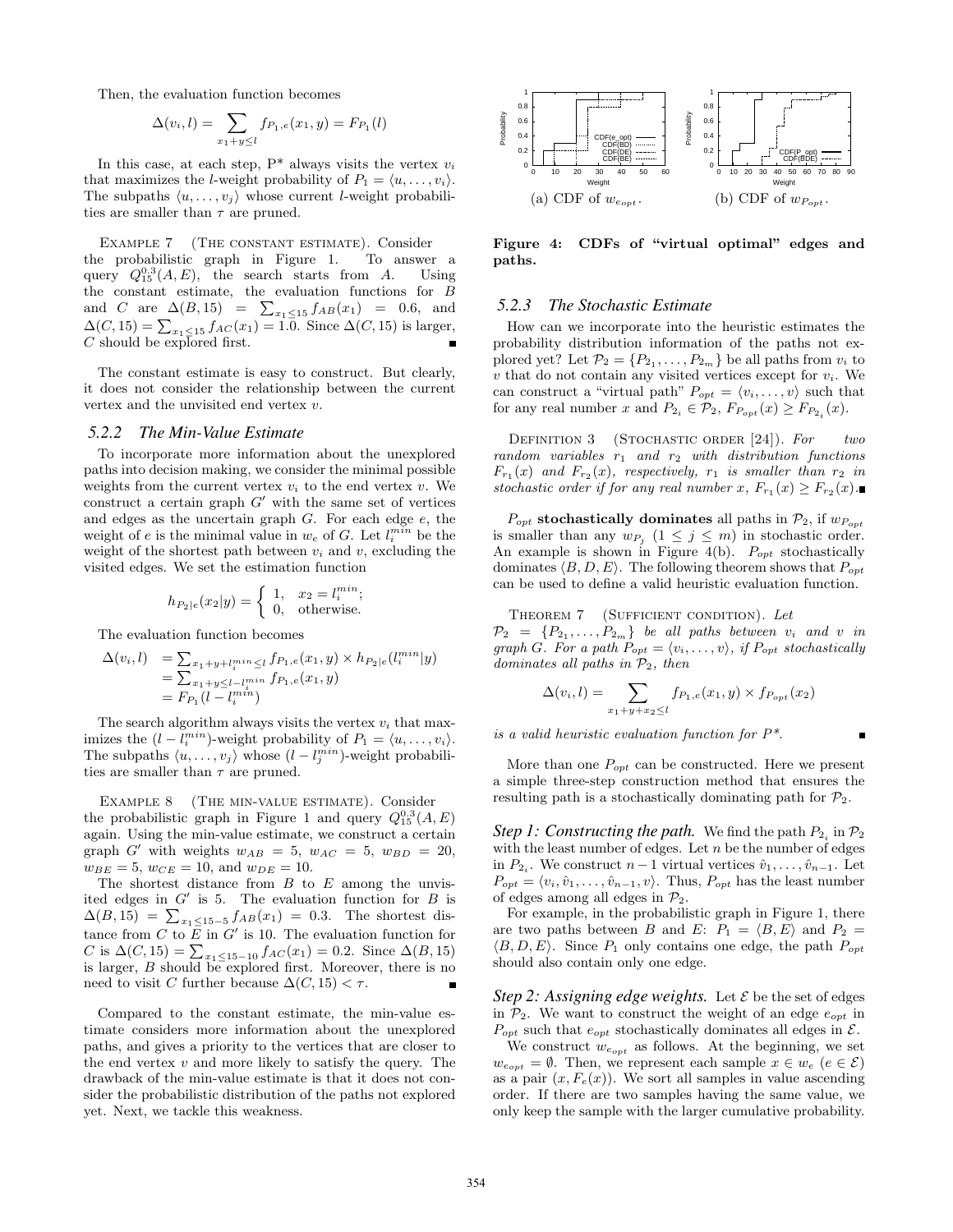We scan the samples in the sorted list. If  $w_{e_{opt}} = \emptyset$ , then we add the current sample  $(x, F_e(x))$  into  $w_{e_{opt}}$ . Otherwise, let  $(x', F_{e_{opt}}(x'))$  be the sample with the largest value x' in  $w_{e_{opt}}$ . We add the current sample  $(x, F_e(x))$  into  $w_{e_{opt}}$  if  $x > x'$  and  $F_e(x) > F_{e_{opt}}(x')$ . Last, we assign weight  $w_{e_{opt}}$ to each edge  $e_i \in P_{opt}$   $(1 \leq i \leq n)$ .

Example 9 (Assigning edge weights). Consider the probabilistic graph in Figure 1. There are two paths between B and E:  $P_1 = \langle B, E \rangle$  and  $P_2 = \langle B, D, E \rangle$ .  $\mathcal{E} = \{BD, DE, BE\}$ . The probability mass function of the constructed weight  $w_{e_{opt}}$  is  $\{5(0.2), 10(0.1), 20(0.6), 30(0.4)\}.$  we<sub>opt</sub> is smaller than  $w_{BD}$ ,  $w_{DE}$  and  $w_{BE}$  in stochastic order. The weight  $w_{BD}$ ,  $w_{DE}$  and  $w_{BE}$  in stochastic order. cumulative distribution functions of those edges are shown in Figure  $4(a)$ .

 $\sum_{1 \leq i \leq n} w_{e_i}$ , the distribution of  $w_{P_{opt}}$  depends on the *Step* 3: Assigning the path weight. Since  $w_{P_{opt}} =$ marginal distribution of  $w_{e_i}$  and the correlations among  $w_{e_i}$ 's. If the correlations among edges are explicitly represented, then we just construct  $w_{P_{opt}}$  according to the correlation function.

In most cases, the correlation functions among weights are not available. In such a case, we construct a path weight  $w_{P_{opt}}$  that stochastically dominates all possible weights given the same  $w_{e_1}, \ldots, w_{e_n}$ , as defined in the following rule, which follows with Lemma 1 immediately.

THEOREM 8 (UPPER BOUND). For path P<sub>opt</sub> containing edges  $e_1, \ldots, e_n$ , let  $x_i^{min}$  be the smallest sample of weight  $w_{e_i}$ , and  $l_{min} = \sum_{1 \leq i \leq n} x_i^{min}$ . Then,

$$
F_{P_{opt}}(l) \le \min_{1 \le i \le n} \{ F_{e_i}(l - l_{min} + x_i^{min}) \}.
$$

Therefore, for any value  $l$ , we assign

$$
F_{P_{opt}}(l) = \min_{1 \le i \le n} \{ F_{e_i}(l - l_{min} + x_i^{min}) \}.
$$

The heuristic evaluation function is

$$
\Delta(v_i, l) = \sum_{x_1+y+x_2 \leq l} f_{P_1,e}(x_1, y) \times f_{P_{opt}}(x_2).
$$

EXAMPLE 10 (ASSIGNING PATH WEIGHTS).

Continuing Example 9, since  $P_{opt}$  only contains one edge, the probability distribution of  $P_{opt}$  is the same as that of  $e_{opt}$ .

As another example, suppose  $P_{opt}$  contains two edges  $e_1$ and  $e_2$  with the same weight  $w_{e_{opt}}$ . How can we calculate the probability distribution of  $P_{opt}$ ? The sum of the minimal samples of  $w_{e_1}$  and  $w_{e_2}$  is 10. Then,  $F_{P_{opt}}(20)$  is  $\min\{F_{e_1}(20-10) = 0.3, F_{e_2}(20-10) = 0.3\} = 0.3$ . The cumulative distribution function of  $P_{opt}$  is shown in Figure  $4(b)$ .

Using the stochastic estimate, in each step, the search algorithm visits the vertex  $v_i$  whose heuristic evaluation function using optimal virtual path  $P_{opt}$  is the largest. However, constructing  $P_{opt}$  requires enumerating all possible paths from  $v_i$  to v, which is computationally prohibitive. Therefore, in the next section, we discuss how to approximate  $P_{opt}$  using a hierarchical partition tree index in large road networks.



Figure 5: Graph partitioning and HP-tree.

# 6. A HIERARCHICAL INDEX FOR P\*

In this section, we introduce a hierarchical partition tree to index the vertices of a graph and maintain the information of weight probability distribution for efficient query answering using the P\* algorithm.

### 6.1 HP-Tree Index

A graph partitioning divides the vertices of a graph into subsets of about the same size, such that there are few edges spanning between subsets [18]. Each subset can be partitioned recursively. In general, an m-partitioning recursively partitions a graph such that at each step a subset is partitioned into m smaller subsets (unless there are less than  $m$  vertices in a subset), until each subset has at most d vertices, where  $d \geq 1$  is a user specified parameter.

Figure 5(a) illustrates a 2-partitioning on a graph, where all vertices are divided into two subsets at the first level, separated by line  $l_1$ . Among the vertices on the left of  $l_1$ , only A and B are connected to the vertices on the right subset. A and  $B$  are called the **border vertices**. Similarly,  $C, D$  and  $E$  are the border vertices in the right subset. The left subset is further partitioned into two smaller subsets by line  $l_2$ , and the right subset is further partitioned into two smaller subsets by  $l_3$ .

Given a graph  $G$  and an *m*-partition  $H$  on  $G$ , a **hierar**chical partition tree (HP-tree for short) is an  $m$ -nary tree that indexes the vertices in  $G$  according to  $H$ . Each leaf node in an HP-tree represents a vertex, and each nonleaf node represents a set of vertices. Figure 5(b) shows the HP-tree corresponding to the 2-partitioning in Figure 5(a). Please note that not all leaf nodes are drawn.

An HP-tree can be constructed top-down starting from the root which represents the complete set of vertices in graph G. Then, the graph is partitioned recursively. If we apply a linear time heuristic graph partitioning method [14], then constructing an HP-tree using m-partitioning takes  $O(n \log_m \frac{n}{d})$  time.

#### 6.2 Approximating the Min-Value Estimate

To approximate a min-value estimate, we store auxiliary information for each node in an HP-tree as follows. For each leaf node  $N_L$  representing a vertex v and its parent node N associated with a set of vertices  $V_N$ , we compute the weight of the shortest path between  $v$  and each border vertex of  $V_N$ . The smallest weight is stored in  $N_L$ . Then, for node N and each of its ancestor nodes  $N_A$ , let  $V_A$  be the set of vertices associated with  $N_A$ . We compute the shortest paths between each border vertex of  $V_N$  and each border vertex of VA. The smallest weight is stored in N.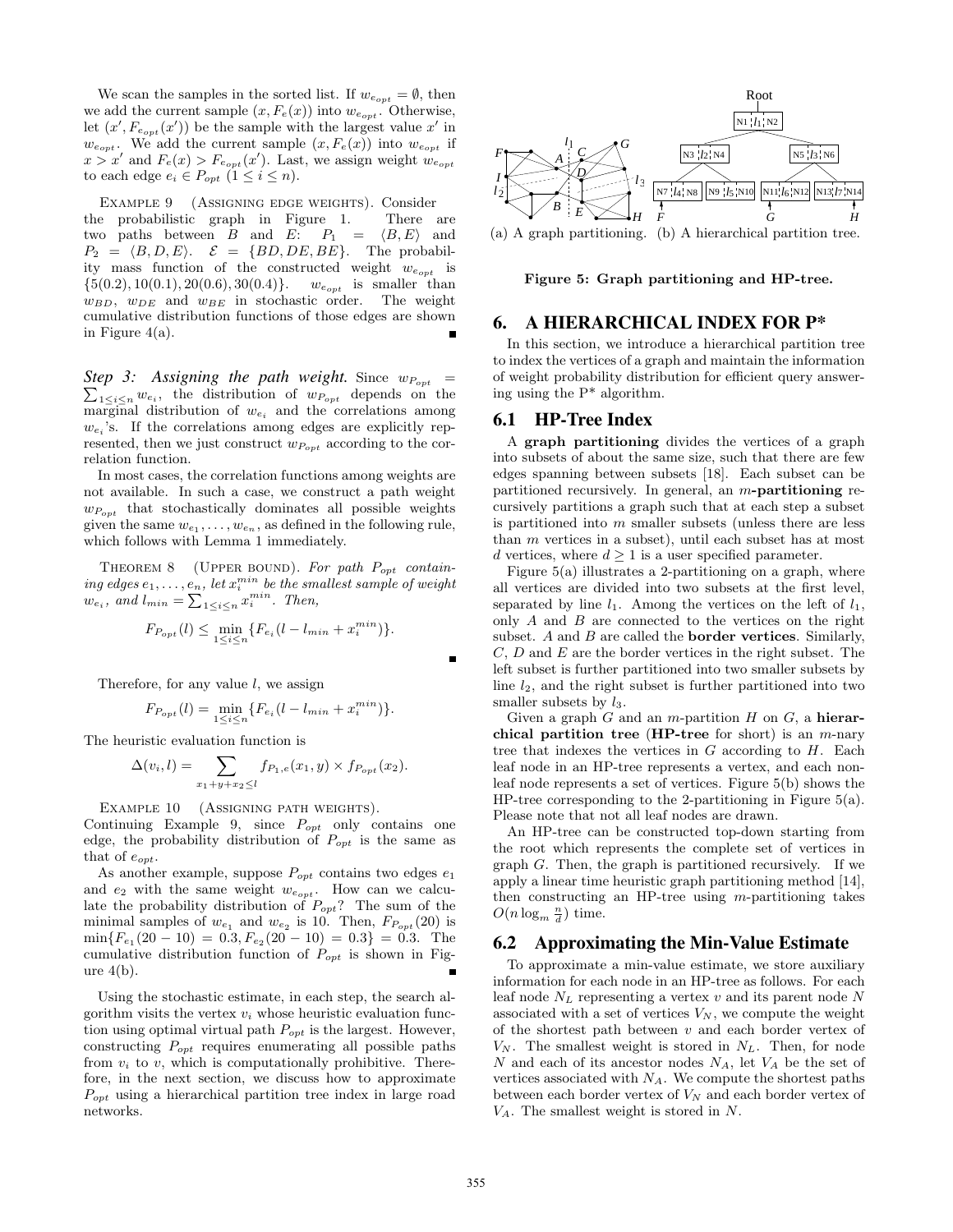For example, in the HP-tree shown in Figure 5(b),  $F$  is a leaf node, and we store the smallest weight of shortest paths from  $F$  to the border vertices of  $N7$ , which is  $w_1$  in Figure 5(a). Then, for node  $N7$ , we compute the smallest weight of the shortest paths between any border vertex in N7 and any border vertex in N3. Since N7 and N3 share a common border vertex I, the smallest weight is 0. The smallest weight of the shortest paths between N7 and N1 is  $w_2$  in Figure 5(a).

The min-value estimate for a vertex  $u$  can be approximated as follows. Let  $N_u$  and  $N_v$  be the parent node of u and  $v$ , respectively. Let  $N$  be the lowest common ancestor node of  $N_u$  and  $N_v$ . Then, the weight of any path between u and v is at least  $w(u, N_u)+w(N_u, N)+w(v, N_v)+w(N_v, N)$ , where  $w(u, N_u)$  and  $w(v, N_v)$  are the smallest weight from u and v to  $N_u$  and  $N_v$ , respectively, and  $w(N_u, N)$  and  $w(N_v, N)$ are the smallest weight from  $N_u$  and  $N_v$  to N, respectively. Searching the lowest common ancestor node of two vertices takes  $O(\log_m \frac{n}{d})$  time.

For example, in Figure 5(b), the lowest common ancestor node of F and G is the root node, which is partitioned by  $l_1$ . Thus, the weight of the shortest path between  $F$  and  $G$  is at least  $w_1 + w_2 + w_3 + w_4$ . It can be used as the min-value estimate of  $F$  with respect to the end vertex  $G$ .

### 6.3 Approximating the Stochastic Estimate

To approximate the stochastic estimate, we store two pieces of information for each node in the HP-tree.

For each leaf node  $N_L$  representing a vertex v and its parent node  $N$  associated with a set of vertices  $V_N$ , we first compute the shortest path between  $v$  and each border vertex in  $V_N$ . The number of edges is stored in leaf node  $N_L$ . Then, we compute a weight stochastically dominating all weights in  $V_N$ , and store it as the "optimal weight" of the node.

For an intermediate node N and each of its ancestor nodes  $N_A$ , let  $V_A$  be the set of vertices associated with  $N_A$ . We first compute the shortest edge paths between each border vertex of  $V_N$  and each border vertex of  $V_A$ . The number of edges in the path is stored in  $N$ . Second, we compute a weight that stochastically dominates all weights of the edges between the border vertices in  $V_N$  and  $V_A$ . It is stored as the "optimal weight" of the node.

Therefore, the stochastic estimate can be approximated by slightly changing the three steps in Section 5.2.3 as follows. In the first step, in order to find the smallest number of edges from a vertex  $v_i$  to  $v$ , we compute the lower bound of the least number of edges. Second, instead of finding an edge weight that stochastically dominates all edges in  $\mathcal{P}_2$ , we use the optimal weights stored in nodes. The third step remains the same. In this way, we can compute a path that has a smaller number of edges and weights that dominate all weights in  $P_{opt}$ .

### 6.4 Maintaining HP-Trees

An HP-tree can be maintained incrementally as edge weights change. For each node in an HP-tree that contains a set of edges, an optimal weight stochastically dominating all edge weights is stored. The optimal weight can be constructed using a set of (value, probability) pairs that are the skyline points among the (value, probability) pairs of all edges. Therefore, the optimal weight in a sliding window can be maintained using any efficient skyline maintenance algorithms for streams, such as [28].

# 7. EXPERIMENTAL RESULTS

In this section, we report a systematic empirical study. All experiments were conducted on a PC computer with a 3.0 GHz Pentium 4 CPU, 1.0 GB main memory, and a 160 GB hard disk, running the Microsoft Windows XP Professional Edition operating system. Our algorithms were implemented in Microsoft Visual Studio 2005. The graph partitioning algorithm in METIS 4.0.1 (http://glaros. dtc.umn.edu/gkhome/views/metis) and Dijkstra's Shortest Path Algorithm in the Boost C++ Libraries (http: //www.boost.org/) were used in the implementation of HPtrees.

# 7.1 Experiment Setup

We tested the efficiency, the memory usage, the approximation quality, and the scalability of the algorithms on the following five real road network data sets (available at http: //www.cs.fsu.edu/~lifeifei/SpatialDataset.htm): City of Oldenburg Road Network (OL) (6, 104 nodes and 7, 034 edges), City of San Joaquin County Road Network (TG) (18, 262 nodes and 23, 873 edges), California Road Network  $(CAL)$   $(21, 047 \text{ nodes and } 21, 692 \text{ edges}),$  San Francisco Road Network (SF) (174, 955 nodes and 223, 000 edges), and North America Road Network (NA) (175, 812 nodes and 179, 178 edges).

The available weight of each edge in the above real road networks is certain. To simulate an uncertain road network, we generated a set of uncertain samples for each edge following the Normal distribution and the Gamma distribution.

In the Normal distribution  $N(\mu, \sigma)$ ,  $\mu$  is the original edge weight in the certain graphs and  $\sigma$  is the variance.  $\sigma$  was generated for different edges following the Normal distribution  $N(\mu_{\sigma}, \sigma_{\sigma})$ , where  $\mu_{\sigma} = xR$ , x was varied from 1% to  $5\%$ , and  $R$  is the range of weights in the data sets. By default,  $\mu_{\sigma}$  was set to  $1\% \cdot R$ . This simulation method follows the findings in the existing studies on traffic simulations [16], which indicate that the travel time on paths in road networks follows the Normal distribution in short time intervals.

To simulate the travel time in real road networks using the Gamma distribution  $\Gamma(k, \theta)$ , as suggested in [22], we set  $\theta = 0.16$  and  $k = \frac{\mu}{\theta}$ , where  $\mu$  is the original edge weight in the certain graphs. Since the experimental results on the weights under the Gamma distribution and the Normal distribution are highly similar, limited by space, we only reported here the results on the data sets with the Normal distribution.

After generating the edge weights  $w_{e_1} = \{x_1, \ldots, x_m\}$ and  $w_{e_2} = \{y_1, \ldots, y_n\}$ , the joint distribution  $f_{e_1, e_2}(x_i, y_j)$ was randomly generated from the interval  $[0, p_{ij})$ , where  $p_{ij}$  =  $\min\{f_{e_1}(x_i), f_{e_2}(y_j)\}$   $(i$  = 0, j = 0), and  $p_{ij}$  =  $\min \{f_{e_1}(x_i) - \sum_{1 \leq s \leq j-1}^{s} f_{e_1,e_2}(x_i,y_s), f_{e_2}(y_j) - \sum_{i=1}^{n} f_{e_1,e_2}(x_i,y_s)\}$  $\sum_{1 \leq t \leq i-1} f_{e_1,e_2}(x_t,y_j) \}, (i \geq 0 \text{ or } j > 0).$ 

The path queries were generated as follows. The weight threshold was set to  $x\%$  of the diameter d of the network, where  $d$  is the maximal weight of the shortest paths among pairs of nodes. The probability threshold was varied from 0.1 to 0.9. The start and the end vertices were randomly selected.

By default, the number of samples of each edge was set to 5, the weight threshold l was set to  $10\% \cdot d$ , and the probability threshold  $\tau$  was set to 0.5. 500 samples were used in the sampling algorithm to estimate the weight probability distribution of each path. In the hierarchical approxima-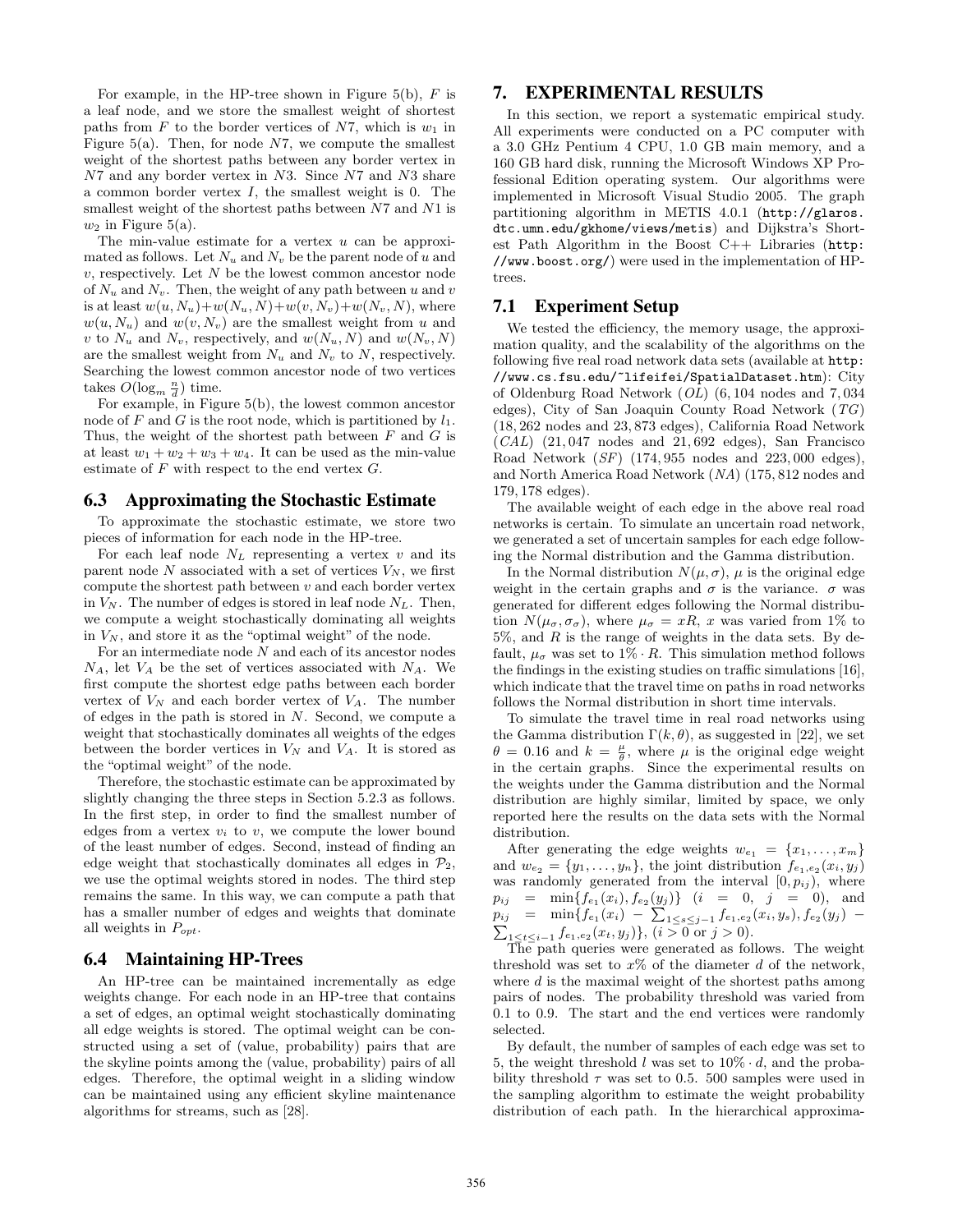

Figure 8: Memory usage.

Figure 9: Approximation quality.

tion algorithm, the bucket parameter  $t$  was set to 50, and 2-partitionings were used to construct HP-trees. For each different parameter setting, we ran 20 path queries and reported the average results.

# 7.2 Efficiency and Memory Usage

Using data set *OL*, we evaluated the efficiency of the three probability calculation methods, the exact method (Exact), the bucket approximation method (Approximation), and the sampling based method (Sampling). The depth-first path search was used. The results are shown in Figure 6. Clearly, the bucket approximation method and the sampling based method are more efficient than the exact algorithm.

Particularly, the runtime increases as the weight threshold increases (Figure  $6(a)$ ), since a larger weight threshold qualifies more paths in the answer set. The runtime of all three algorithms decreases when the probability threshold increases (Figure  $6(b)$ ), because fewer paths can pass the threshold when the probability threshold becomes higher. The runtime of the algorithms decreases slightly as the variance of the weight samples increases (Figure  $6(c)$ ). The runtime of the exact algorithm increases significantly when the number of samples of each edge increases, but the runtime of the sampling algorithm and the bucket approximation algorithm remains stable (Figure  $6(d)$ ) thanks to the efficient probability approximation techniques.

We also tested the efficiency of the  $P^*$  algorithm against the depth-first search (DFS) (Figure 7). Three heuristic estimates were used: the constant estimate  $(P^*+constant)$ , the min-value estimate  $(P^*+min\-value)$ , and the stochastic estimate  $(P^* + stochastic)$ . The bucket approximation method was used to compute the path probability distribution. To show the difference in efficiency of the different methods



(a) Normal distribution. (b) Normal distribution with noise.



more clearly, we increased the weight threshold to  $30\% \cdot d$ .

Clearly, the  $P^*$  method is more efficient than the depthfirst search method thanks to the heuristic path evaluation during the search. Among the three types of heuristic estimates, the stochastic estimate is the most effective, because it uses the weight probability distribution of the paths not explored yet to guide the search. The HP-tree construction takes 25 seconds on this data set.

The memory usage for different algorithms is shown in Figure 8. The memory requirement in the exact probability calculation method with DFS increases rapidly when the weight threshold increases, since longer paths are explored with a larger weight threshold. However, the memory usage in P\* with the bucket approximation probability calculation is stable, because the space used for an HP-tree does not depend on the weight threshold.

# 7.3 Approximation Quality and Scalability

Using data set OL, we tested the approximation quality of the sampling algorithm and the bucket approximation algorithm. In the same parameter setting as in Figure 6, the